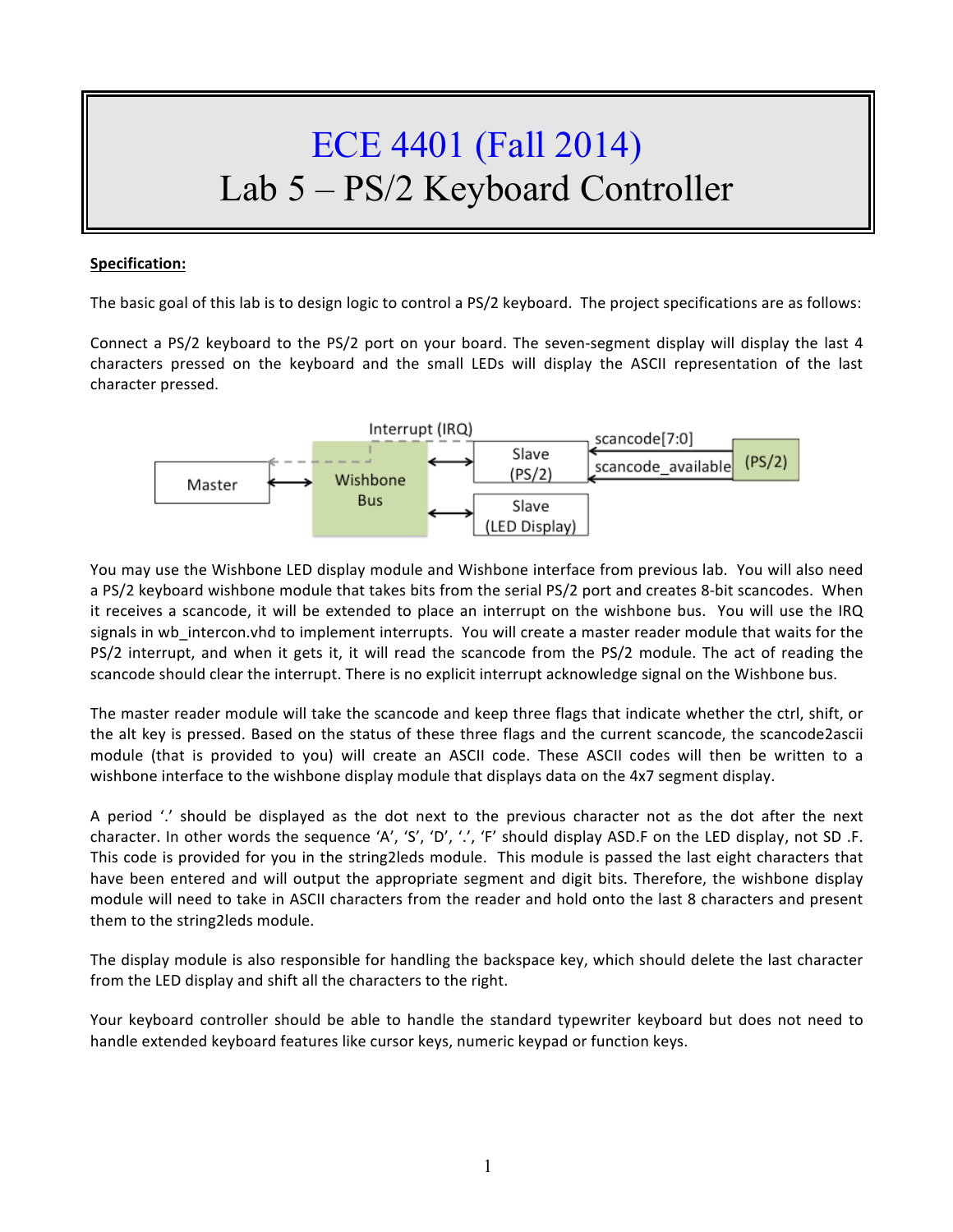The keyboard scancodes are as follows:

| ESC<br>F5<br>F6<br>F8<br>F <sub>1</sub><br>F <sub>2</sub><br>F3<br>F4<br>F7<br>F9<br>F <sub>10</sub><br>76<br>05<br>09<br>06<br>0C<br>03<br>OВ<br>83<br>01<br>04<br>0A                      | F <sub>12</sub><br>F <sub>11</sub><br>78<br>07 | E0 75 |
|---------------------------------------------------------------------------------------------------------------------------------------------------------------------------------------------|------------------------------------------------|-------|
| 3#<br>5%<br>6 ^<br>4\$<br>8*<br>7&<br>2<br>$^\text{\textregistered}$<br>9<br>0<br>$\ddot{}$<br>$=$<br>1!<br>~<br>4E<br>0E<br>46<br>45<br>16<br>1E<br>26<br>25<br>2Е<br>36<br>3D<br>3E<br>55 | BackSpace<br>$\leftarrow$ 66                   | E0 74 |
| TAB<br>W<br>R<br>Q<br>Е<br>Ō<br>P<br>15<br>35<br>2D<br>2C<br>ЗC<br>54<br>0D<br>1D<br>43<br>4D<br>44<br>24                                                                                   | 5Β<br>5D                                       | E0 6B |
| . .<br>D<br>ĸ<br>S<br>F<br>G<br>н<br>Caps Lock<br>A<br>. .<br>$, \cdot$<br>33<br>1C<br>1Β<br>23<br>2Β<br>3B<br>42<br>4B<br>4C<br>52<br>58<br>34                                             | Enter<br>5A                                    | E0 72 |
| X<br>Shift<br>Z<br>B<br>M<br>1?<br>С<br>Ν<br>V<br><<br>><br>分<br>1Z<br>22<br>32<br>49<br>21<br>31<br>12<br>2A<br>ЗA<br>41<br>4A                                                             | Shift<br>59                                    |       |
| Čtrl<br>Alt<br>Space<br>Alt<br>29<br>E0 11<br>14<br>11                                                                                                                                      | Ctrl<br>E0 14                                  |       |

#### The ASCII table is given below:

|    | 00 nul       |    | $01$ soh         |    | 02 stx               |    | 03 etx           |                | 04 eot           |    | $05$ eng                 |    | 06 ack              |    | 07 bel         |
|----|--------------|----|------------------|----|----------------------|----|------------------|----------------|------------------|----|--------------------------|----|---------------------|----|----------------|
|    | $08$ $bs$    | 09 | ht               |    | 0a nl                |    | 0b vt            |                | $0c$ np          |    | 0d cr                    |    | 0e so               |    | 0f si          |
|    | 10 dle       |    | $11 \text{ dcl}$ |    | $12 \text{ dc}2$     |    | $13 \text{ dc}3$ |                | $14 \text{ dc}4$ |    | 15 nak                   |    | $16$ syn            |    | 17 etb         |
|    | 18 can       | 19 | em               |    | la sub               |    | 1b esc           |                | lc fs            |    | 1d gs                    |    | le rs               |    | 1f us          |
| 20 | sp           | 21 | $\mathbf{I}$     | 22 | π                    | 23 | #                | 24             | \$               | 25 | ႜ                        | 26 | δr                  | 27 |                |
| 28 |              | 29 |                  | 2a | $^\star$             | 2b | $\ddot{}$        | 2 <sub>c</sub> |                  | 2d | $\overline{\phantom{a}}$ | 2e |                     | 2f |                |
| 30 | $\mathbf{0}$ | 31 | 1                | 32 | 2                    | 33 | 3                | 34             | 4                | 35 | 5                        | 36 | 6                   | 37 | -7             |
| 38 | 8            | 39 | 9                | 3a | $\ddot{\phantom{a}}$ | 3b | $\ddot{ }$       | 3c             | $\,<\,$          | 3d | $=$                      | 3e | $\geq$              | 3f | $\overline{?}$ |
| 40 | e            | 41 | A                | 42 | B                    | 43 | C                | 44             | D                | 45 | Е                        | 46 | F                   | 47 | G              |
| 48 | H            | 49 | I.               | 4a | J                    | 4b | К                | 4 <sub>c</sub> | L                | 4d | M                        | 4e | N                   | 4f | $\circ$        |
| 50 | P            | 51 | O                | 52 | $\mathbb R$          | 53 | S                | 54             | т                | 55 | U                        | 56 | V                   | 57 | W              |
| 58 | X            | 59 | Y                | 5a | z                    | 5b | Т.               | 5 <sub>c</sub> |                  | 5d |                          | 5e | $\hat{\phantom{a}}$ | 5f |                |
| 60 |              | 61 | a                | 62 | b                    | 63 | C                | 64             | d                | 65 | e                        | 66 | f                   | 67 | q              |
| 68 | h            | 69 | i.               | бa | Ť.                   | 6b | k                | 6с             | 1                | 6d | m                        | 6e | n                   | 6f | $\circ$        |
| 70 | p            | 71 | q                | 72 | r                    | 73 | s                | 74             | t                | 75 | u                        | 76 | $\mathbf{v}$        | 77 | W              |
| 78 | x            | 79 | y                | 7а | z                    | 7b |                  | 7с             |                  | 7d |                          | 7е | $\tilde{}$          |    | 7f del         |
|    |              |    |                  |    |                      |    |                  |                |                  |    |                          |    |                     |    |                |

#### **Background:**

On each key press, the keyboard will generate 3 scancodes that will be sent to the reader module. The first code is known as the "make code" and it is generated on a key press. The next two scancodes are generated one after the other on a key release and together are known as "break code". For example, if you press "a", it will generate a make code of x"1C" and on key release will generate a break code of x"F0" and x"1C". You need to make sure that the reader module only displays "a" once. This means that the make code will be displayed while the break code will not be displayed.

Also, the flags indicating the key press of ctrl, shift or alt will be set when the respective make code (x"12", x"11", and x"14" for left- ctrl, shift, and alt respectively) is generated and will be reset when the respective break code is generated. As you have to keep track of the fact that a key has been released, you should keep a status flag for a key release event i.e. when you receive an x"FO" the status flag is asserted while it is deasserted when you receive any other scancode.

Note that when a key is pressed continuously, it would generate multiple make codes. In this case, your display module should display the character multiple times. For example, if "a" is pressed continuously for a longer duration, the keyboard will generate multiple x"1C" make codes. All these generated codes should be displayed. On key release, a single break code will be generated and that's where you should stop displaying the character.